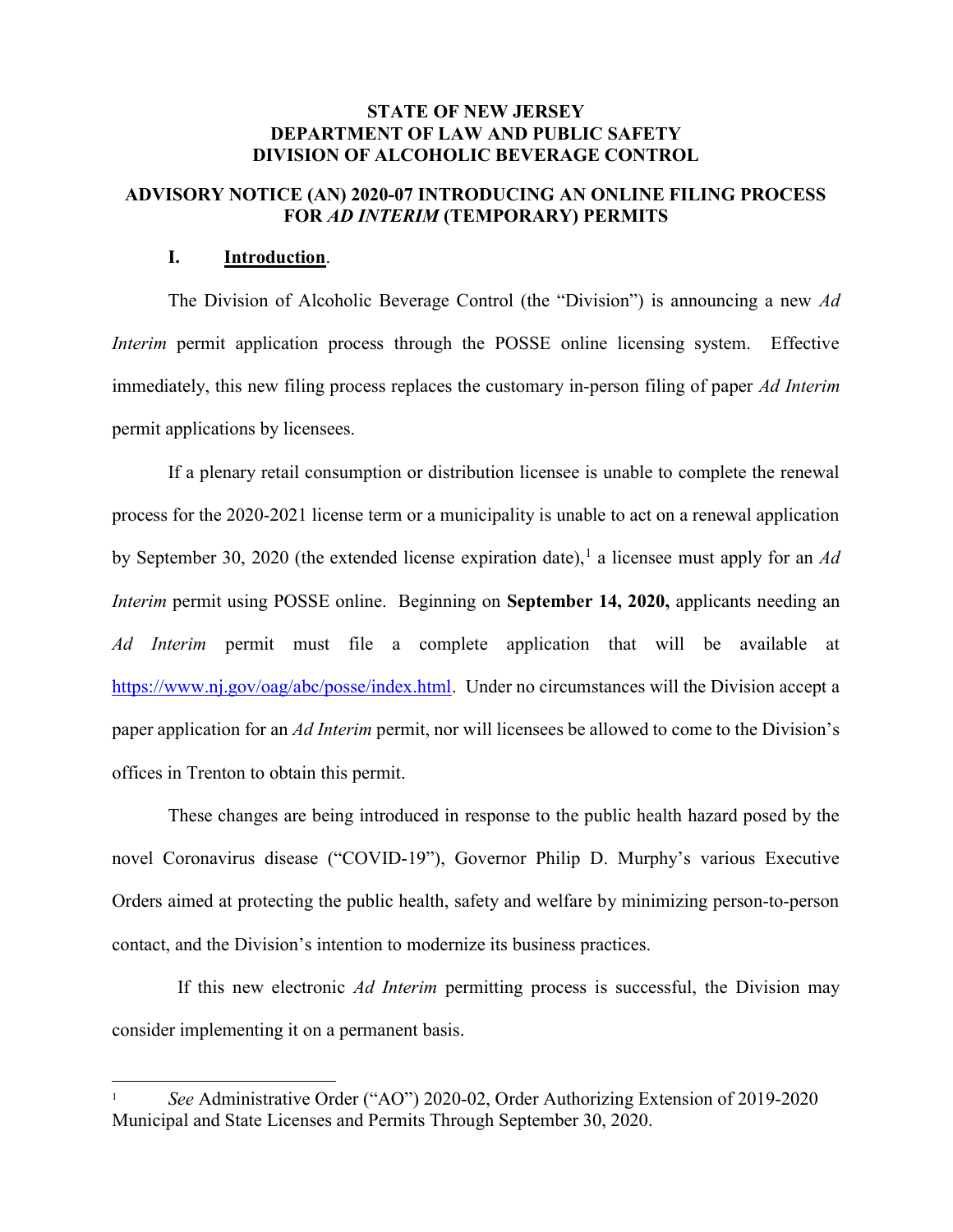#### II. Ad Interim Permits.

Under normal circumstances, all liquor licenses are valid for a one-year term that runs from July 1 through June 30. N.J.S.A. 33:1-26. If a municipal issuing authority does not act on a complete renewal application by June 30, a licensee must obtain an Ad Interim (temporary) permit from the Division, effective July 1. An Ad Interim permit ensures the uninterrupted sale and service of alcoholic beverages and authorizes an applicant to continue to conduct the licensed business until the issuing authority has acted upon the application. N.J.A.C. 13:2- 2.10(b). All alcohol sales on the licensed premises must cease on the first day following the expiration date of the license term if a license expires and an Ad Interim permit is not obtained.

Because of the COVID-19 pandemic, on April 13, 2020, the Division issued AO 2020- 02 that extended the current 2019-2020 license term for all State- and municipally-issued retail licenses from June 30, 2020 through September 30, 2020. Because of that AO, all municipallyissued licenses for the 2019-2020 license term now expire on September 30, 2020. If a municipal issuing authority does not take action on a renewal application on or before September 30, 2020, a licensee must obtain an Ad Interim permit from the Division, effective October 1, 2020, if the licensee wishes to continue to sell and serve alcoholic beverages without interruption.

Historically, because of the time sensitive nature of these permits, a licensee obtained an Ad Interim permit by filing a paper application in person with the Division. Hundreds of licensees would come to the Division's offices with a completed application that was endorsed by the municipal issuing authority, proof of full or temporary tax clearance and payment for the fees associated with the application, and Division personnel would review the application and issue an Ad Interim permit to a qualified licensee. By its very nature, this process required many individuals coming in close contact with one another and congregating in confined areas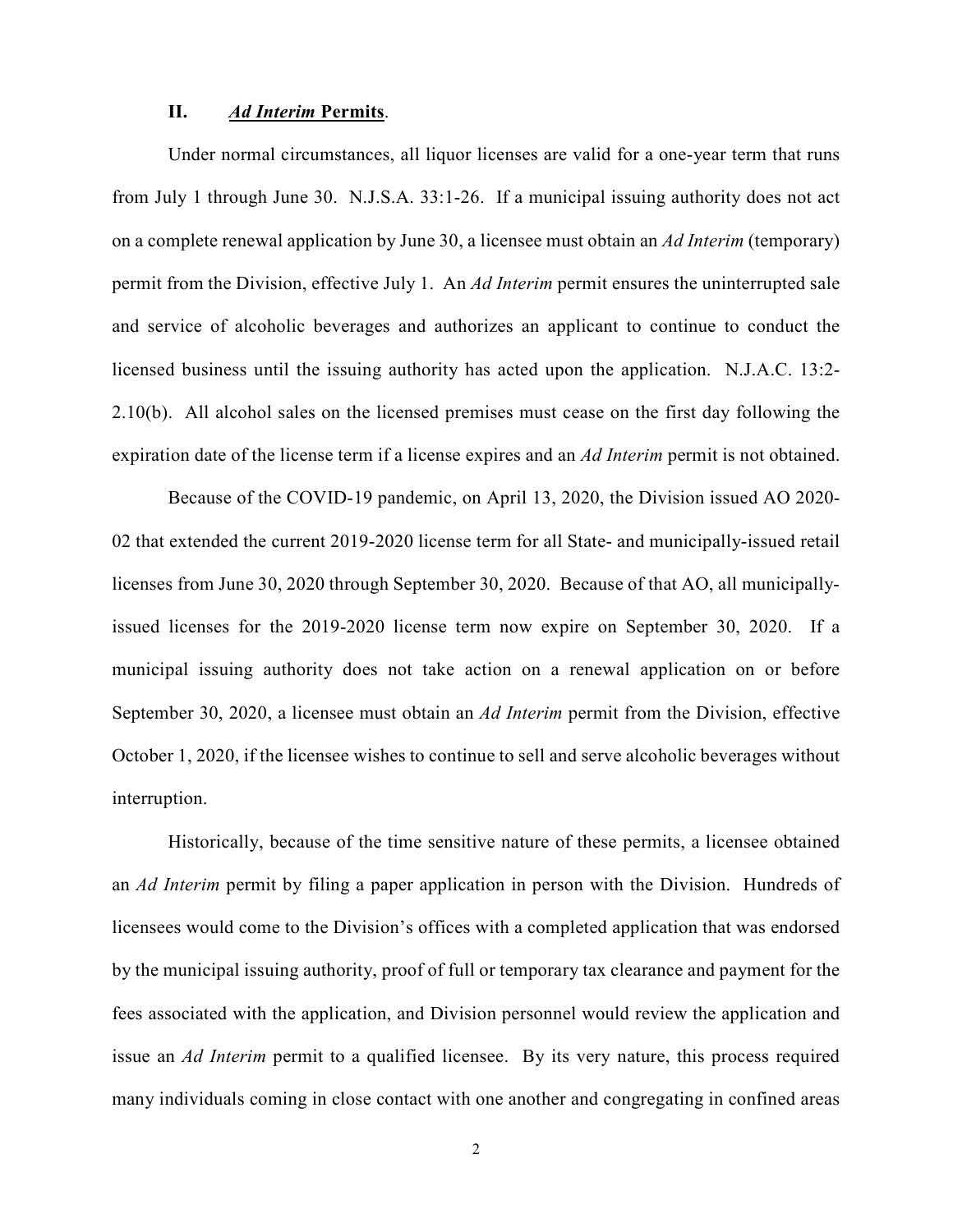for extended periods. Therefore, to minimize such person-to-person contact and to comply with the Governor's Executive Orders and Center for Disease Control and Department of Health safeguards and standards for social distancing during the COVID-19 pandemic, the Division has determined that Ad Interim Permits must be processed through POSSE.

## III. New Ad Interim Permit Application Process.

Beginning on September 14, 2020, all licensees that need an Ad Interim permit effective October 1, 2020, must complete an online application available on POSSE. Prior to completing an online Ad Interim permit application, a licensee should check with the municipal issuing authority to confirm that this permit will be needed.

A complete application consists of the following:

1. Licensing identification information;

l

- 2. Requested effective dates for the Ad Interim permit;
- 3. Certification by the Licensee/Applicant of the following:
	- a. Licensee has filed a NJ ABC POSSE online or paper template renewal application with State filing fee for the 2020-2021 license term;
	- b. Licensee has paid the municipal renewal filing fee;
	- c. Licensee has received regular or "full" tax clearance issued by the New Jersey Division of Taxation ("Division of Taxation");<sup>2</sup> and
	- d. If the Licensee has received interim or "temporary" tax clearance, the Licensee has uploaded a Temporary Tax Clearance Certificate issued by the Division of Taxation for the number of days authorized therein;
- 4. Payment of the Ad Interim permit fee of \$75 plus \$5.00 per day, in accordance with N.J.A.C. 13:2-5.4(e) by electronic check or credit card; and

<sup>2</sup>A licensee who has received regular or "full" tax clearance is only required to certify that the New Jersey Division of Taxation has issued an alcoholic beverage retail licensee clearance certificate ("tax clearance certificate") pursuant to N.J.S.A. 54:50-28. It is NJ ABC's understanding that a licensee with regular or "full" tax clearance does not receive a tax clearance certificate. Both the municipal issuing authority and NJ ABC will independently confirm the truthfulness of this certification. See also, N.J.S.A. 33:1-17.1.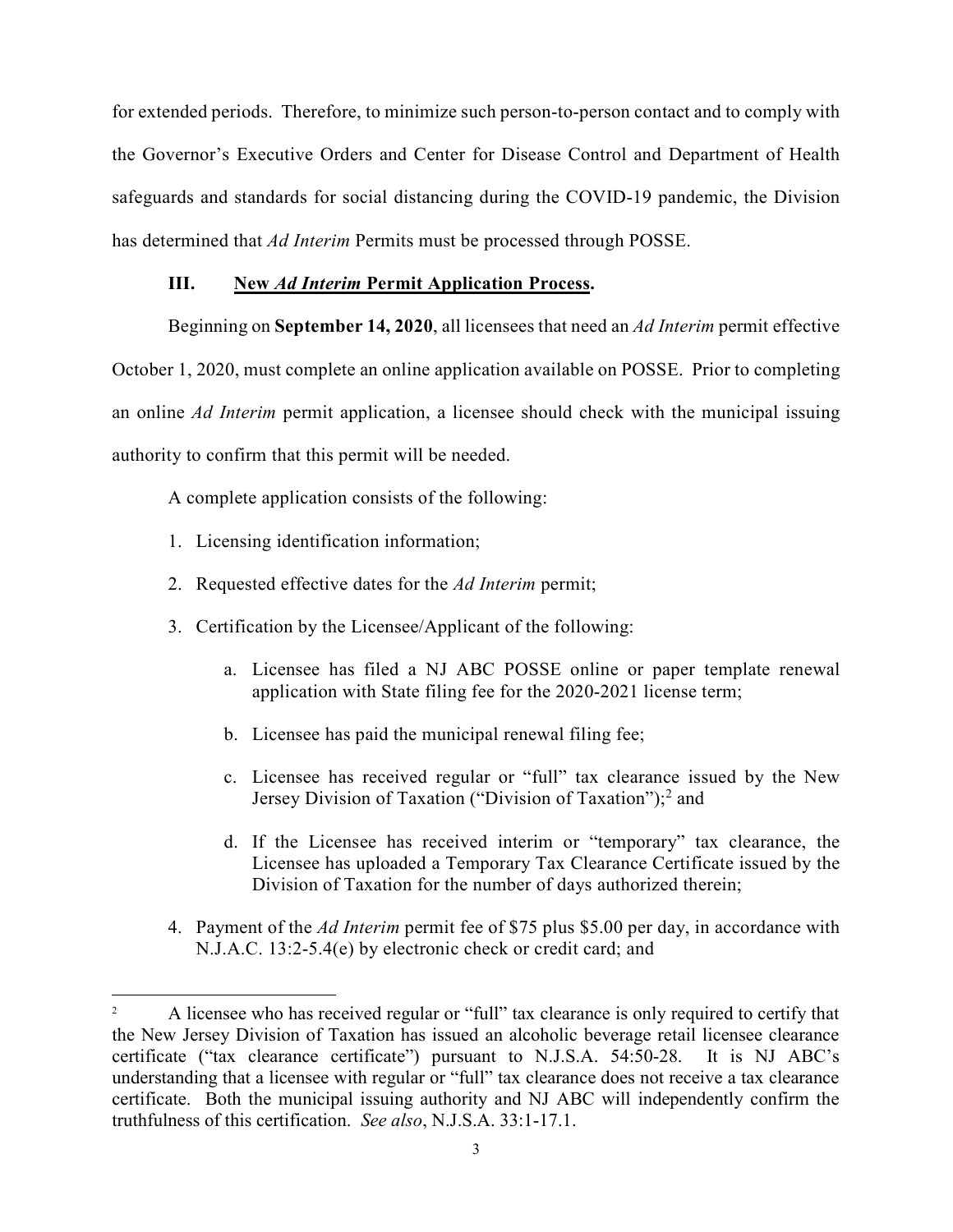## 5. Certification by the licensee or authorized representative of the licensee<sup>3</sup> as to the truthfulness of the aforementioned information.

Failure to submit a complete application and pay all required fees will result in rejection of the application and an interruption in the sale of alcoholic beverages by the licensee.

After completion and submission of the Ad Interim permit application and payment of associated permit fees on POSSE, the application will be transmitted automatically to the appropriate municipal issuing authority (Municipal Clerk or ABC Board Secretary). The municipal issuing authority must then verify the information contained in the application and endorse it. Once endorsed by the municipal issuing authority, the application will be transmitted automatically to the Division for review, processing, and issuance of an Ad Interim permit. The licensee must print out the permit certificate from POSSE and visibly display it on the licensed premises, beginning October 1, 2020.

Licensees should be aware that delays in filing for Ad Interim permits may result in an interruption in alcohol sales. Therefore, licensees are encouraged to contact their municipal issuing authorities as soon as possible to determine whether their licenses will be renewed prior to September 30, 2020, or whether they will need to obtain an Ad Interim permit. Ad Interim permits may be renewed through POSSE, if additional time is needed to complete the renewal process.

# IV. Licensees Holding Certain Permits (Ad Interim, Temporary Authorization to Operate ("TAPs"), and Minor and Blanket Employment Permits) Extended by AO 2020-01.

On April 1, 2020, the Division issued AO 2020-01, Order Authorizing Extension of Certain Permits During State of Emergency. That Order applied to certain retail licensees, including approximately six who were operating under Ad Interim permits (as well as holders of TAPs and

l

<sup>3</sup> Representatives, who are authorized in POSSE to act on behalf of licensees, are permitted to complete Ad Interim permit applications.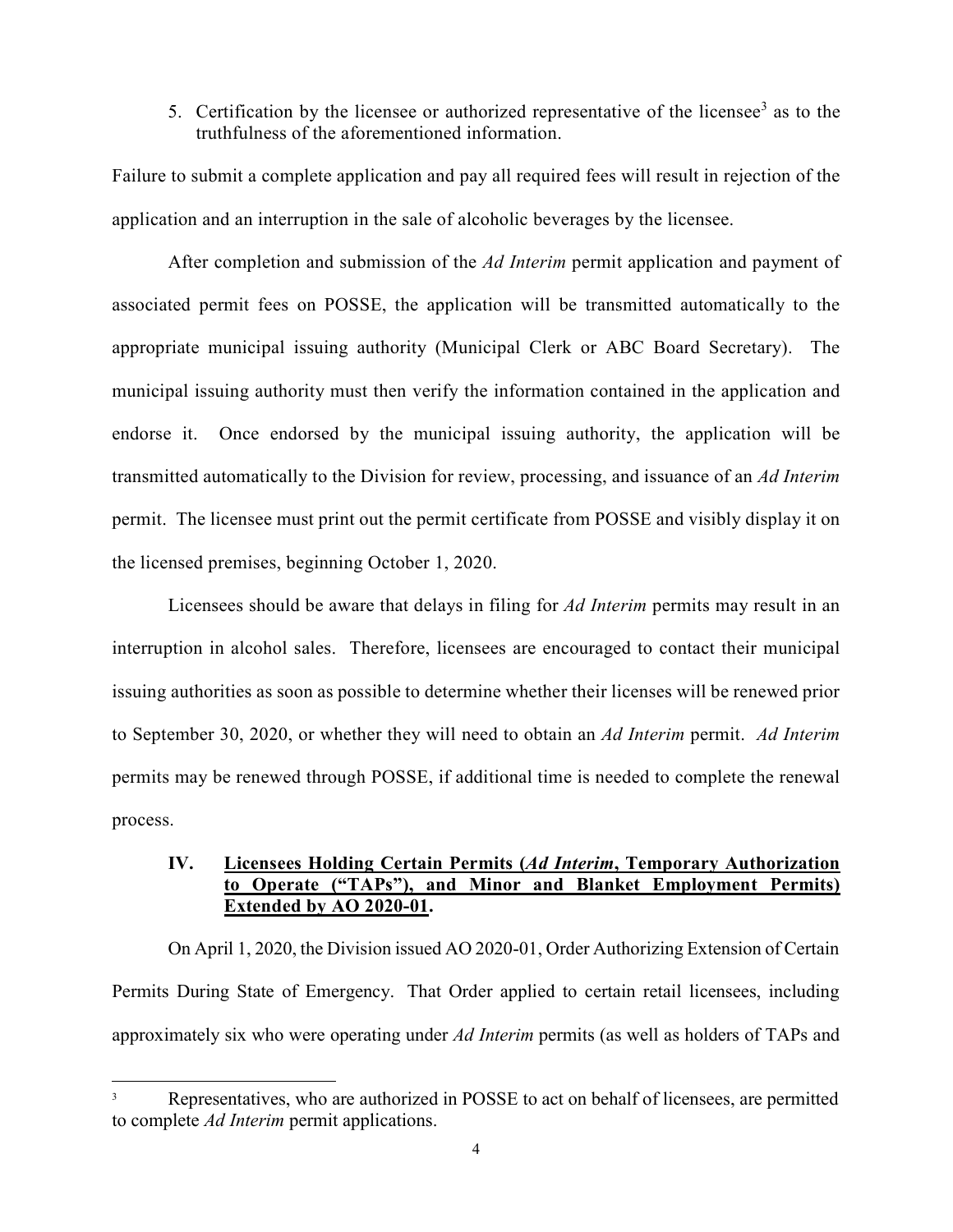minor and blanket employment permits), and extended those permits until the State of Emergency is lifted, a date undefined. Subsequent to issuing AO 2020-01, the Division issued AO 2020-02. AO 2020-02 extended all 2019-2020 municipally- and State-issued licenses and permits that expired on June 30, 2020, through Wednesday, September 30, 2020.

The Division has reviewed AO 2020-01 and 2020-02, and has determined that the permit extensions granted in AO 2020-01 created different renewal and expiration dates than for all other Division-issued permits. To address this disparity, to provide uniformity of all filing deadlines and expiration dates, and for administrative convenience, the Division has determined to vacate AO 2020-01. See AO 2020-04, Order Vacating AO 2020-01 (August 27, 2020.) The Division views this action as necessary to further its goals of maintaining a stable alcoholic beverage industry, to ensure fair dealing among license holders, and to address a unique situation caused by the two AOs. See N.J.S.A. 33:1-3.1; N.J.S.A. 33:1-39; Circus Liquors Inc. v. Governing Body of Middletown Township, 199 N.J. 1, 19-21 (2009).

Because of the Division's actions today, all licensees who require an Ad Interim permit, including those previously impacted by AO 2020-01, must apply for the permit as outlined in this Advisory Notice. (AO 2020-04 addresses the revised expiration dates for TAPs and minor and blanket employment permits.)

#### V. General Information Applicable to All Holders of Ad Interim Permits.

In summary, municipal issuing authorities and licensees are advised:

- 1) The Ad Interim permit application will be available on POSSE beginning on Monday, September 14, 2020.
- 2) Licensees must check with their municipal issuing authorities to determine whether an Ad Interim permit is needed. Taking this step could eliminate an unnecessary application.
- 3) Ad Interim permits are expressly subject to all limitations and special conditions previously imposed upon the license.